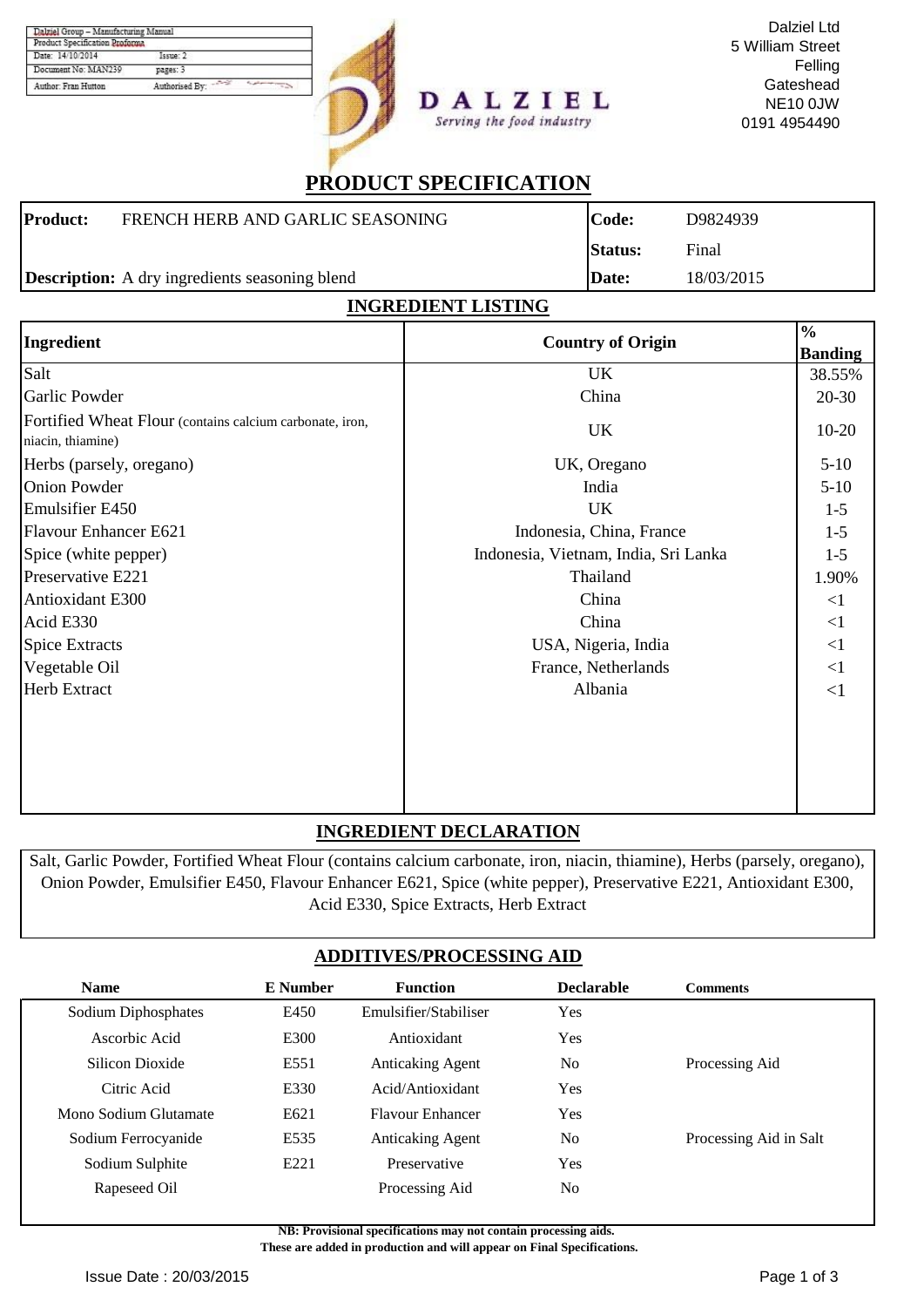| Product Specification Proforma |                |  |
|--------------------------------|----------------|--|
| Date: 14/10/2014               | Textter 2      |  |
| Document No: MAN239            | pages: 3       |  |
| Author: Fran Hutton            | Authorised By: |  |





**D9824939**

### **ALLERGEN INFORMATION**

Serving the food industry

| Allergen                                           | <b>Present</b> |                   | <b>Source</b>          | <b>Comments</b> |
|----------------------------------------------------|----------------|-------------------|------------------------|-----------------|
|                                                    | <b>On Site</b> | <b>In Product</b> |                        |                 |
| Cereals containing<br><b>Gluten</b>                | <b>YES</b>     | <b>YES</b>        | Wheat Flour            |                 |
| <b>Crustaceans</b><br>and products thereof         | NO             | NO                |                        |                 |
| Egg<br>and products thereof                        | <b>YES</b>     | NO                |                        |                 |
| Fish<br>and products thereof                       | <b>YES</b>     | NO                |                        |                 |
| <b>Soybeans</b><br>and products thereof            | <b>YES</b>     | NO                |                        |                 |
| <b>Milk</b><br>and products thereof                | <b>YES</b>     | NO                |                        |                 |
| <b>Celery</b><br>and products thereof              | <b>YES</b>     | <b>YES</b>        | Spice Extract (celery) |                 |
| <b>Mustard</b><br>and products thereof             | <b>YES</b>     | NO                |                        |                 |
| Peanuts<br>and products thereof                    | NO             | NO                |                        |                 |
| Nuts *(other than peanuts)<br>and products thereof | NO             | NO                |                        |                 |
| Lupin<br>and products thereof                      | NO             | NO                |                        |                 |
| <b>Sesame Seeds</b><br>and products thereof        | NO             | NO                |                        |                 |
| <b>Molluscs</b><br>and products thereof            | NO             | NO                |                        |                 |
| <b>Sulpher Dioxide</b><br>Sulphites >10ppm         | <b>YES</b>     | <b>YES</b>        | Preservative E221      |                 |

Dalziel take reasonable and practical precautions to reduce the risk of contamination of the products we manufacture. Due to the nature and complexity of ingredient blending the risk of contamination from carry over residue or airborne cross contamination cannot be totally eliminated**.** Furthermore although we prohibit the processing of nuts on site we cannot guarantee that contamination has not occurred at other stages in the processing of ingredients, i.e. during farming, harvesting, transportation etc. To a greater or lesser extent the same issue may apply to other allergens. A copy of our allergen policy and risk assessment is available on request.

**The absence of an allergen from the above recipe should not be taken as an implication that our product can be guaranteed free from that allergen.**

\* (1) Nut allergens: Almond, hazelnut, Walnut, cashew, pecan, brazil nut, pistachio nut, Macadamia/Queensland nut) and products thereof.

## **SUITABILITY**

Vegetarian YES 7

Organic NO

Vegan